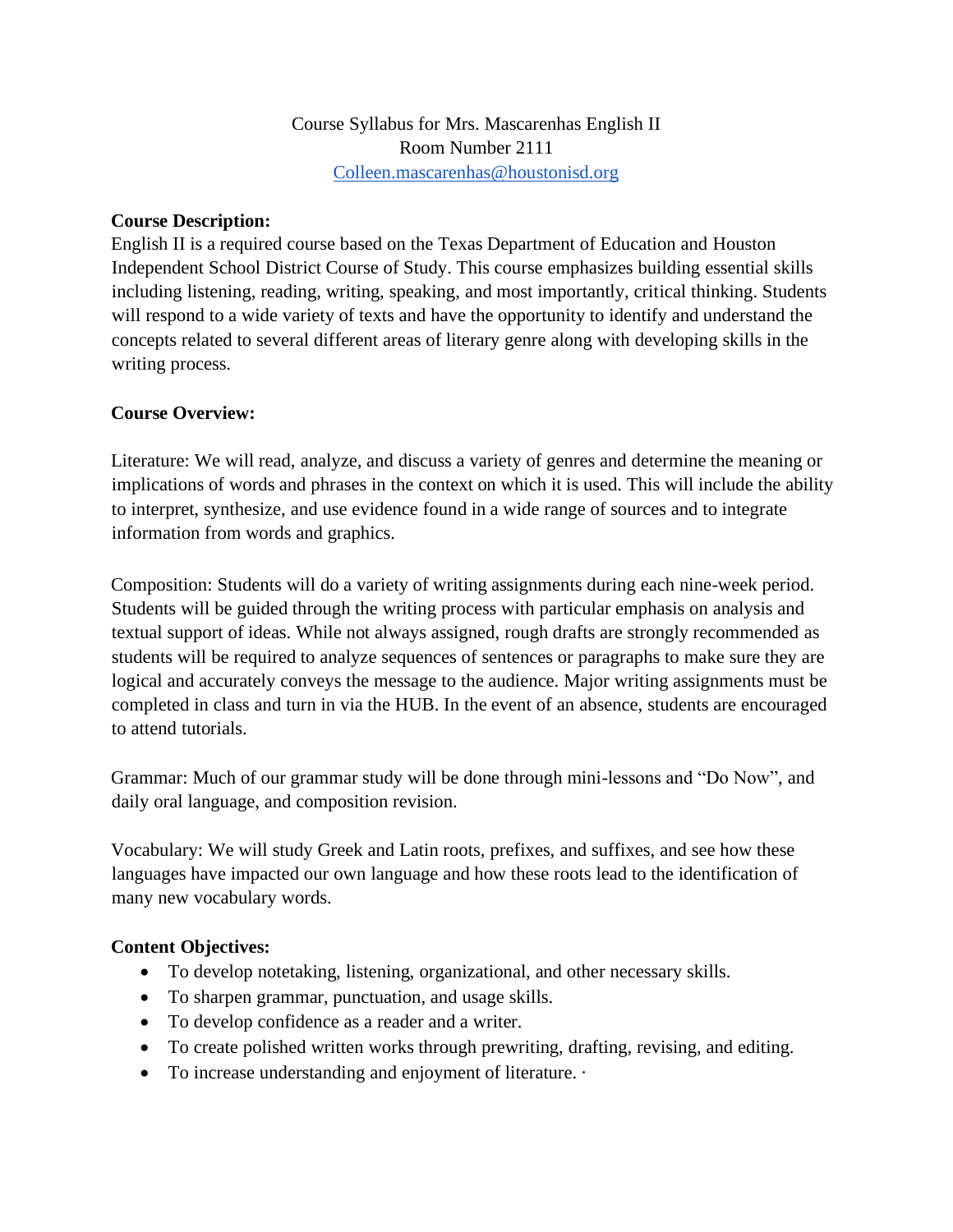**Supplies**: Students are required to bring their school issued laptop to school each day. A pencil, or pen are recommended. A journal l will be provided to each student.

## **Student Expectations:**

**BE RESPECTFUL:** When the teacher or anyone is talking, please be attentive and quiet. **BE RESPONSIBLE**: Have your laptop charged and ready. Eng**a**ge in the learning process, and maintain academic integrity.

**BE ON TIME:** Be prepared as soon class begins.

**OBEY ALL SCHOOL RULES:** School rules as stated in the student handbook.

## **Academic Integrity Guidelines**

It is the policy of Houston Independent School District to facilitate honesty and integrity among the student body. Students must work to be successful in the classroom, each on his/her own merits.

Academic misconduct can be defined to include but not limited to, giving or receiving of unauthorized aid on examinations or in the preparing of notebooks, themes, reports or other assignments, knowingly misrepresenting the source of any academic work; unauthorized changing of grades; unauthorized use of school approvals or forging of signatures, plagiarizing of another's work, or otherwise acting dishonestly in the classroom. Any misconduct of this kind will result in disciplinary consequences. The assignment will

receive a zero and the parent will be notified at that time. Zeros received for cheating may be made up with an alternative assignment during an afterschool assigned detention with the ability to make a maximum of a 70%

# **Examples of Academic Misconduct**

**Cheating** – giving, using, or attempting to see unauthorized materials, information, notes, study aids, or other devices in any academic exercise, including unauthorized communication of information. In the virtual setting, testing will be timed and submitted before the end of class.

**Fabrication or Falsification** – unauthorized alteration or invention of any information or citation in an academic exercise

**Plagiarism** – knowingly presenting the work of another as one's own (i.e. without proper acknowledgement of the source). The sole exception to the requirement of acknowledging sources is when the ideas or information are common knowledge

**Facilitating Academic Misconduct** – giving or attempting to help another commit an act of academic misconduct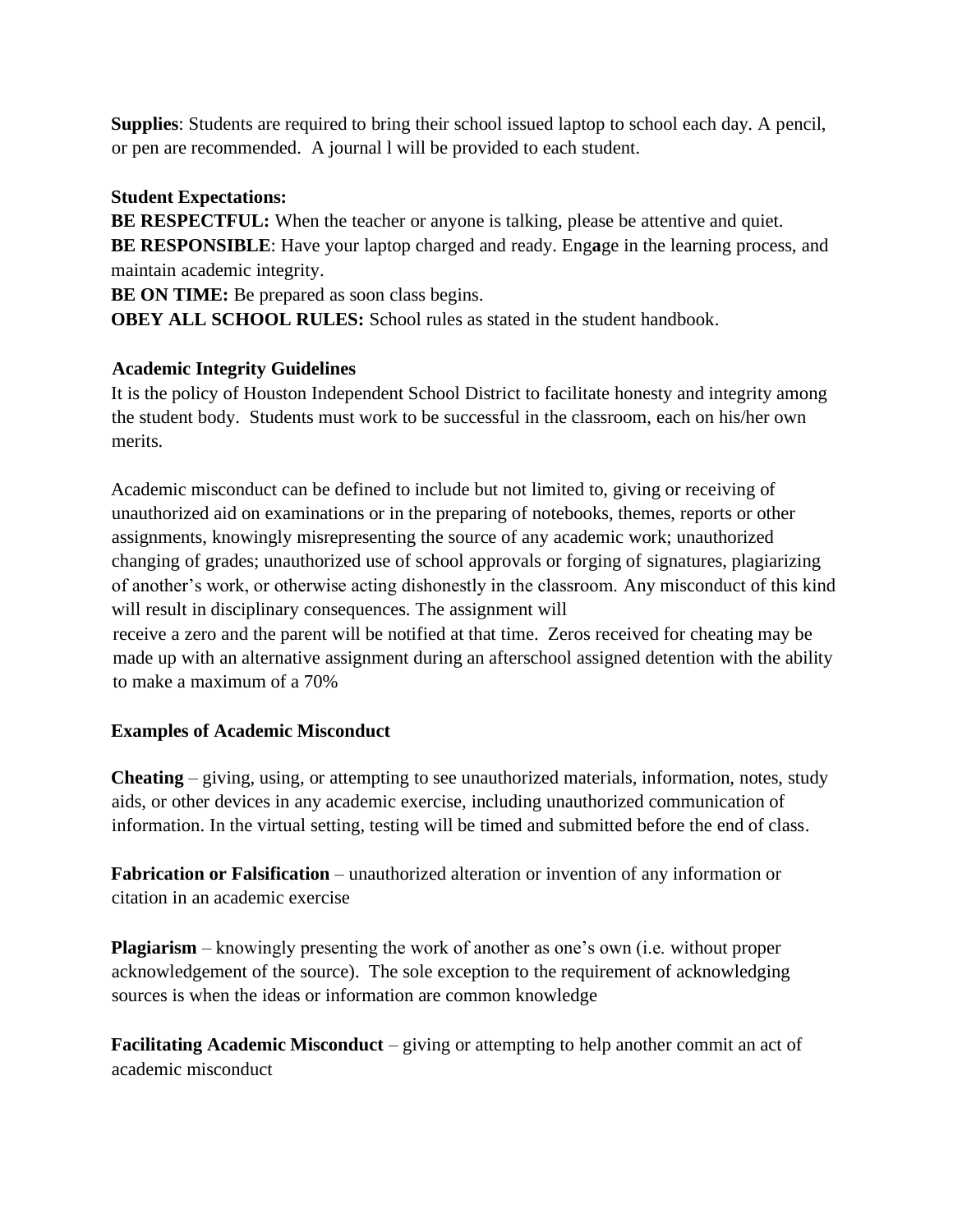**Copyright Laws** – All applicable copyright laws will be in effect as related to both computer software and printed materials.

## **More information can be found about technology usage**:

*Houston Independent School District Appropriate Use Policy for Electronic Services for Students*,

[https://www.houstonisd.org/cms/lib2/TX01001591/Centricity/Domain/30442/AcceptableUsePolicy\\_TIS.pdf](https://www.houstonisd.org/cms/lib2/TX01001591/Centricity/Domain/30442/AcceptableUsePolicy_TIS.pdf)

#### LATE WORK

The assignments are considered late if it is not turned in the time that it is due. All late work will receive a grade penalty.

- $\bullet$  1<sup>st</sup> day-10%
- $\bullet$  2<sup>nd</sup> day-20%,
- $\bullet$  3<sup>rd</sup> day-30%
- $\bullet$  4<sup>th</sup> day-40%
- $\bullet$  5<sup>th</sup> day-50%

Make-Up Work: One key to success in this class, as well as in other classes, is attendance. However, if an absence is necessary, it is the student's responsibility to gather and complete the work missed. Do not ask about make-up work during whole group instruction. Students may send an email or attend during tutorial hours to receive assignments.

If absent for a test or timed writing assignments, the student is responsible to come to attend an assigned makeup test date for the required assignment or request time to make up the assignment.

Excused absences will receive the number of days missed to complete work. Be mindful of when grading periods end. An "I"/incomplete is the same as ineligible for UIL participation, so some assignments may need to be completed in less time than the number of days the absence allows.

Tutorials: **After school Monday-Wednesday** or by appointment.

#### PARENTS/GUARDIANS:

Please access the HISD website for information regarding school policies and other important information.